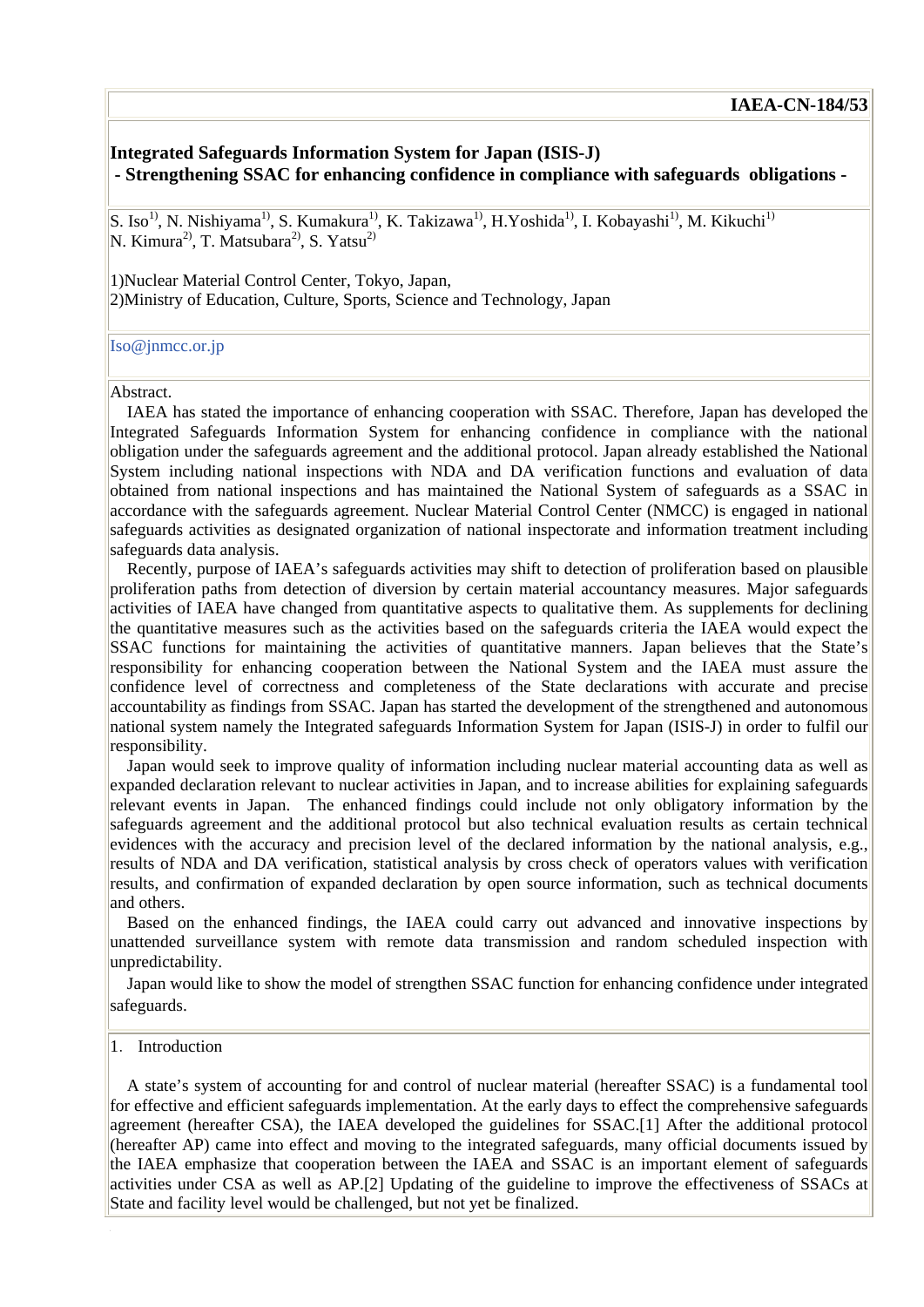SSAC of the State with significant nuclear activities such as Japan needs to furnish the technical and analytical ability to perform nuclear material measurements to meet with their safeguards obligations. Japan believes that the main role of SSAC is to assure the correctness and completeness of state's declaration with national responsibilities.

Recently, due to obtain additional function under the agreement of AP, the IAEA has a further right to enhance the safeguards activities such as information analysis coupled with confirmation by the complementary accesses based on plausible proliferation path viewing at state nuclear activities as whole. Previous activity was quantitative verification based on material balance of nuclear material at a material balance area or a facility; however, current activities of the IAEA may be firstly taken information analysis in the headquarters. Qualitative activities of the IAEA have further strengthened than previous quantitative activities.

Originally, Japan established the National System including national inspections with NDA and DA verification functions and evaluation of data obtained from national inspections and has maintained the National System of safeguards as a SSAC in accordance with the safeguards agreement.[3] Nuclear Material Control Center (hereafter NMCC) is engaged in national safeguards activities as designated organization of national inspectorate and information treatment including safeguards data analysis.

In order to comply with international engagement relevant to safeguards and to increase reliability of state's obligation to the CSA and AP, Japan intends to make further improvement of National System's functions. National System must assure the confidence level of correctness and completeness of the State declarations with accurate and precise accountability as findings from SSAC. Japan has started the development of the strengthened and autonomous national system namely the Integrated Safeguards Information System for Japan (hereafter, ISISJ) by effective use of national verification system that could obtain accurate and precise technical accountability.[4]

### 2.Technical goals of ISIS-J

At the time of designing the ISIS-J, we set five technical goals shown in below;

### *2.1 Assurance for correctness of quantitative declaration with quality control mechanism*

 Japan has declared quantitative data relevant to material accountancy of nuclear materials such as inventory change reports, physical inventory lists and material balance reports based on the requirement from the CSA in timely manners. In order to increase the level of accuracy and precision of the data and to assure the correctness of the data, ISIS-J will confirm and evaluate consistencies among the data provided by the facility operators, national inspection results including results of NDA and DA carried out by national inspectors and results of statistical data analysis between operator's and inspector's data with quality control mechanism. NMCC has started a trial use of quality control system from 2009 based on ISO 9001 standard. As for

operator's information provision system, the Japan's authority (hereafter JSGO) and NMCC would carry out an audit of operator's accountancy system based on obtained results of consistency checks.

### *2.2 Increasing accountability of quantitative declaration with technical objectivity*

 NMCC has already carried out the SRD and MUF evaluations as well as NRTA analysis for bulk handling facilities in Japan as a domestic function. Up to now, declarations to the IAEA are based on legal requirement such as figures of the subjects in the material balance reports. When the certain discrepancy in evaluation results would be observed, ISIS-J would make account of reasons about the discrepancy with technical objectives to the IAEA, and JSGO and NMCC would take follow up for corrections with the IAEA.

### *2.3 Quality assurance of qualitative information relevant to nuclear activities*

 To increase the transparency of Japanese nuclear activities which are limited to peaceful use, more sufficient safeguards information than legal requirement would be provided effectively and precisely by the ISIS-J. The more sufficient safeguards information could include qualitative information such as expanded declaration by Additional Protocol. The expanded declaration will be submitted to the IAEA after being collaborated it correctness by compared with some open source information and satellite imagery.

*2.4 Provision of supplementary information to assure for completeness of qualitative declaration*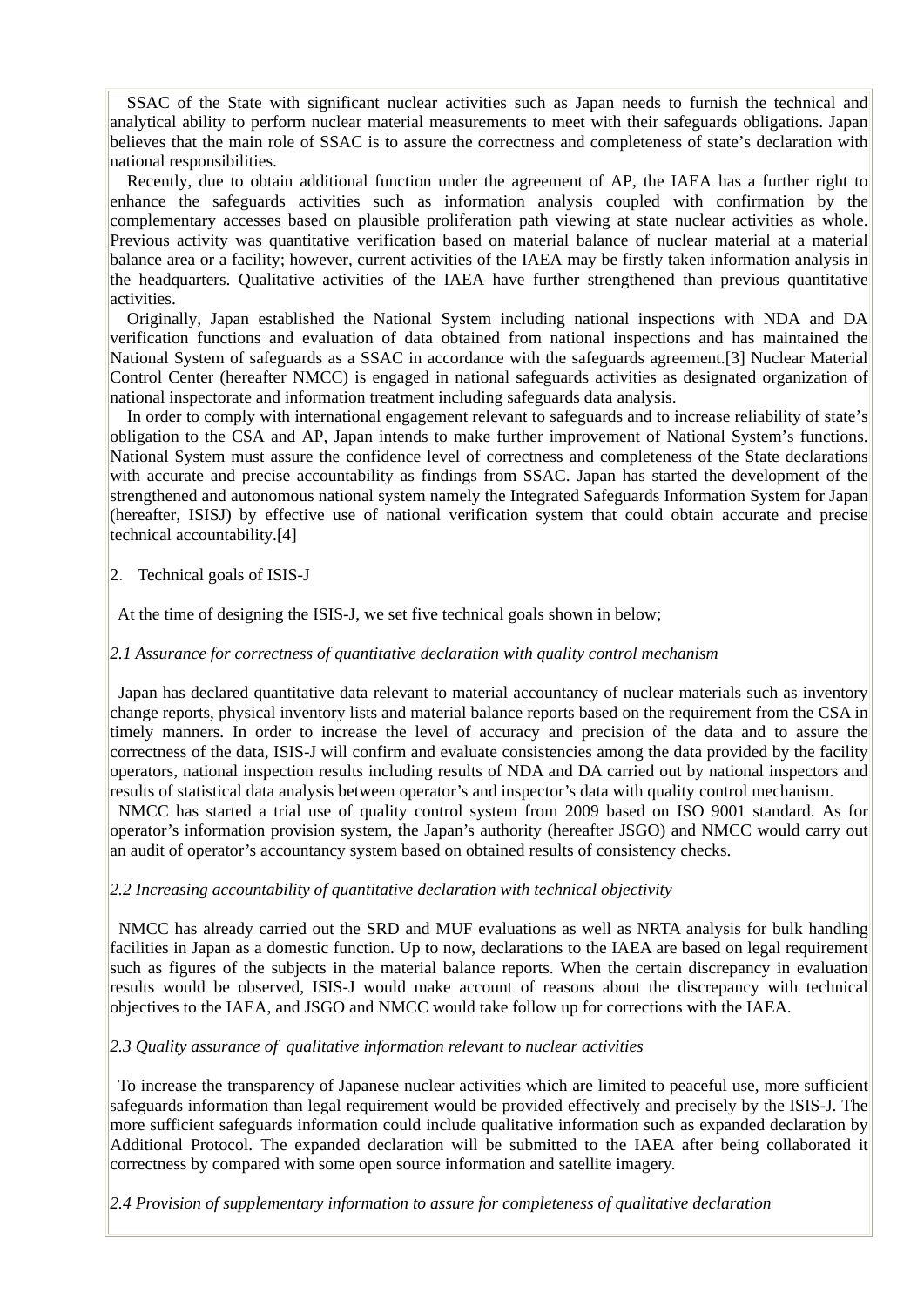For further achieving completeness of qualitative information, ISIS-J provides open source information relevant to nuclear activities in Japan to the IAEA through the current JASPAS task. The open source information could be used by the IAEA as supplementary information to evaluate Japan's nuclear activities. Additionally, to response to IAEA question to information declared under the AP, ISIS-J would assist the JSGO to prepare a certain reply to the IAEA.

### *2.5 Seeking a possibility to make hierarchy between SSAC inspection and IAEA quality control inspection*[5]

The IAEA would take modern activities for detection of undeclared materials and activities with information driven approach and other qualitative mechanism. However, the IAEA still have an obligation to maintain the activities of quantitative verification. Therefore the IAEA could positively use the SSAC function, because INFICIRC/153 provides the SSAC as a firm system relevant to provision of accurate nuclear material information to the IAEA.

The SSAC has an obligation to assure the quality of information to be declared from national authority with suitable evaluation with technical objectivity as findings of national system. Based on the findings, the IAEA has a possibility to take quality control inspections by appropriate combinations of system audits of national system that take due account of the technical effectiveness of the system by referring with remote monitoring system with unattended NDAs and independent randomly scheduled inspections with short notice manners for independent measurements and observations.

ISO 8402 provides a glossary of quality terms, such as 'Quality policy', 'Quality management' and 'Quality Audit.' Here, 'quality policy' corresponds to the State's engagement to international agreements. 'Quality management' should be covered to the activities of the SSAC by the national authority. In the case of ISO 9001 standards, 'internal quality audits' and 'inspection and testing' are suggested as 'quality audit'.

Regarding to relationship between the SSAC and IAEA, a conformation hierarchy of State's peaceful use of nuclear material could be set up not only 'internal quality audits' that are looked on activities of national inspection regime but also 'inspection and testing' that are looked on activities of IAEA's independent inspection.

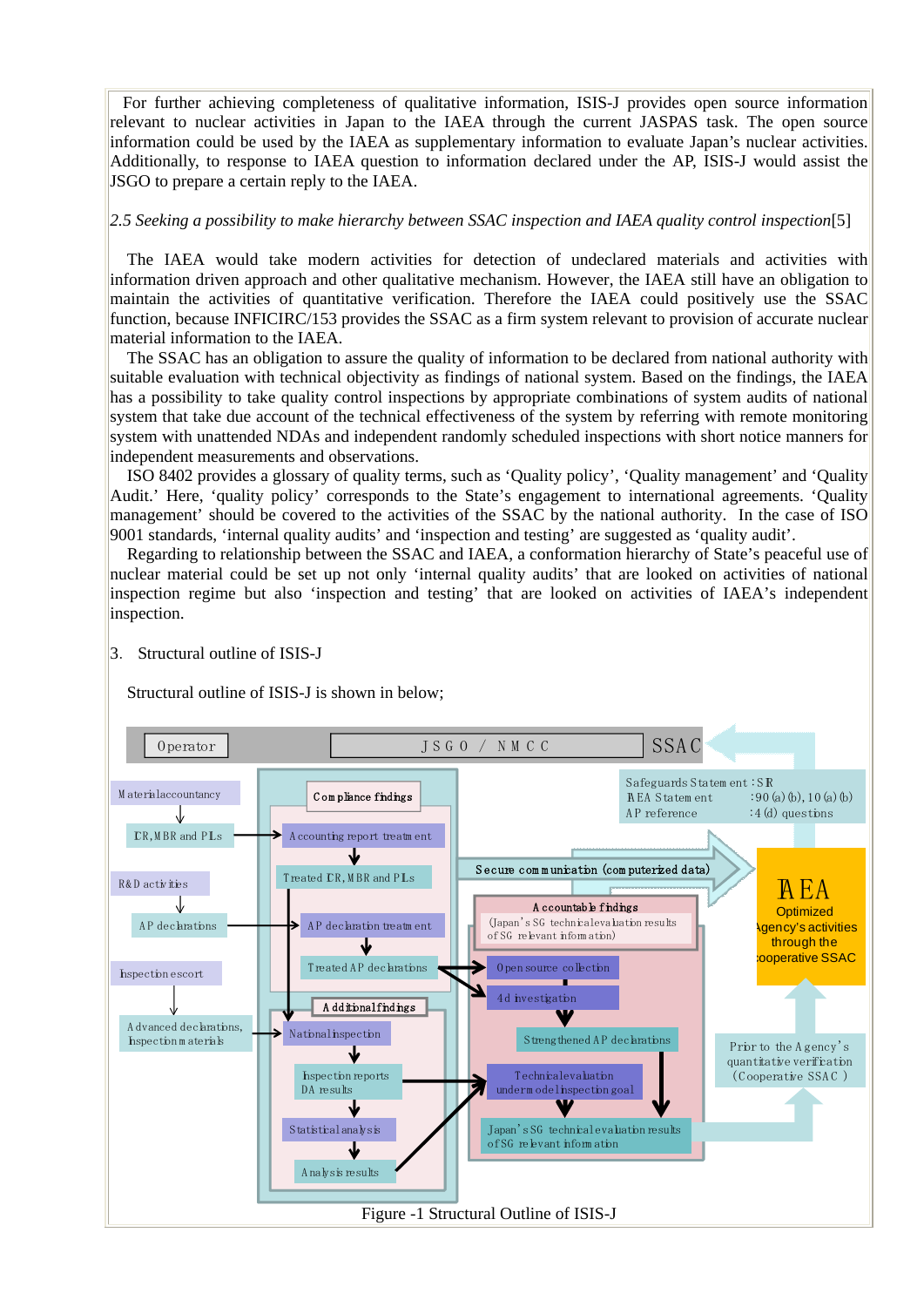The preliminary computer system was introduced in order to integrate the accountancy data, inspection data and statistical analysis results. These data would be submitted to the IAEA through the secured network system that has already operated between the Operations A division of IAEA and JSGO.

4.Computer system and Data configuration of ISIS-J

 The computer system which is used for summary of inspection results is needed for the consolidation with all safeguards information. It has already been started to establish some kind of computer system in Japan for generation of accurate material accounting report, statistical data analysis, inspection result report, DA analysis result summary and etc. Each computer system was developed under own purposes based on master plan for Japan's national system. To establish the computer system for ISIS-J in the first year of 2009, these three items mentioned below were taken into account.

 The first is infrastructure for network security. All safeguards information should be treated in the network security. The second is hardware of the computer system with database to accumulate all safeguards information was installed in NMCC-HQ. The safeguards information in the database will be evaluated technically in accordance with inspection procedures automatically. The third is to establish appropriated material accounting report system that could be picked up from each material accounting report system to the ISISJ computer system. It is necessary for the technical evaluation to get some material accounting data of PIT date, inventory change date, amount of the inventory change and etc.

Data configuration of ISIS-J are shown in below;



Figure -2 Data configuration of ISIS-J

# 5.Development Schedule

In the first year, ISIS-J has covered LEU fuel fabrication plant (LEUFF) and Light Water Reactor (LWR) with the technical evaluation. LEUFF and LWR have been applied to the IS since 2005, so that Japan's national system get good experience for the evaluation after the IS.

In the second year, ISIS-J is challenging to cover some Pu related facilities with the evaluation. The coverage of ISIS-J for the technical evaluation will be expanded to significant plants such as enrichment facility on the third year. The technical evaluation for every facility type in Japan will have been promoted for five years under step by step, and then ISIS-J will be improved continuously for Japan's safeguards to be cooperative Agency's safeguards.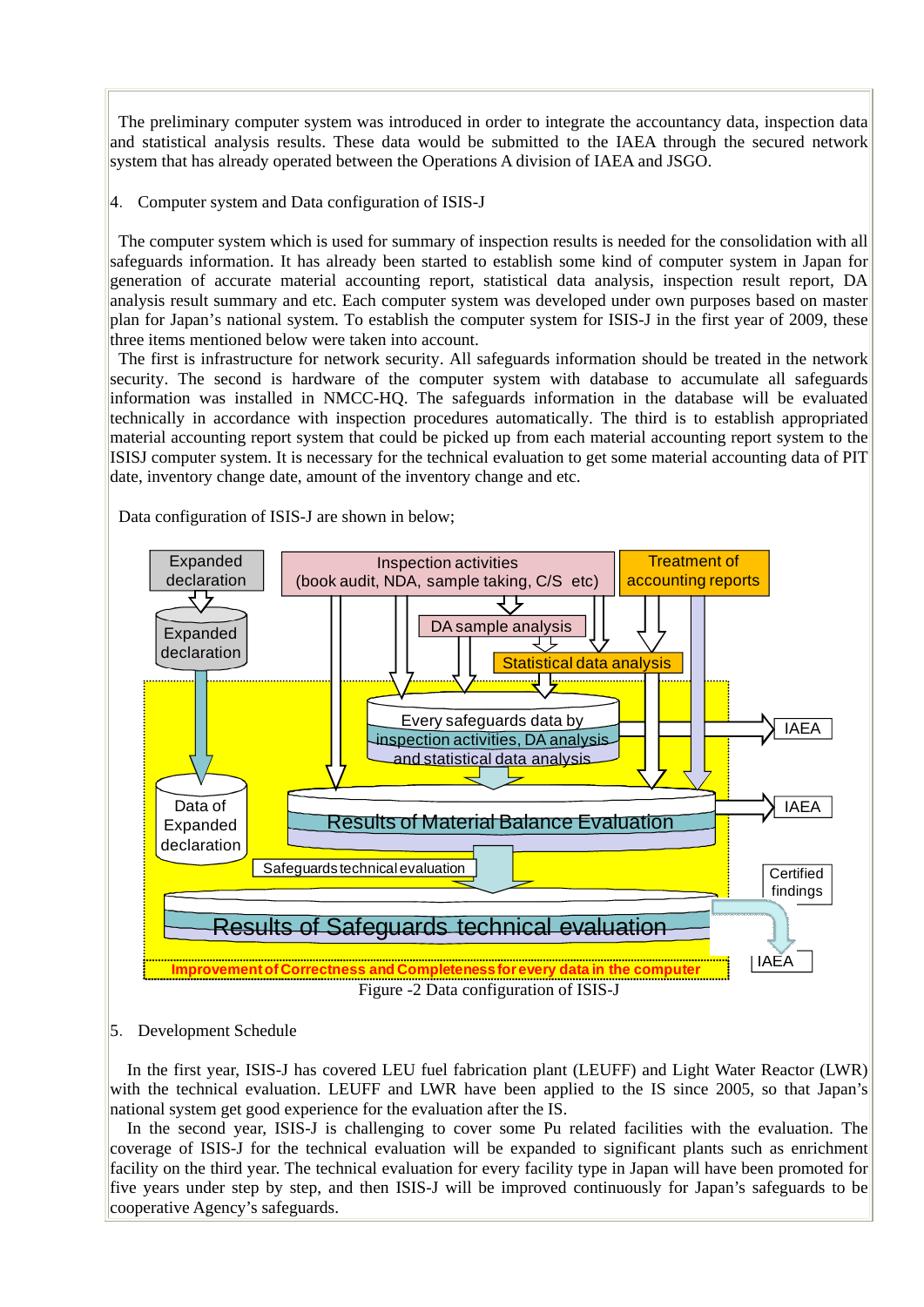| Japanese Fiscal Year                        | 2009 | 2010 | 2011 | 2012 | 2013 | 2014                                         |
|---------------------------------------------|------|------|------|------|------|----------------------------------------------|
| Trial phase of<br>evaluation                |      |      |      |      |      |                                              |
| Preparation of SIR-J                        |      |      |      |      |      |                                              |
| LFUFF and LWR                               | (1)  | (3)  |      | (4)  |      | Routine<br><del>Phase of</del><br>evaluation |
| $JNC-1$ and $JNC-4$                         |      | (2)  | (3)  | (4)  |      |                                              |
| $JNC-2$ , $JNC-5$ , $JNFL-2$<br>RRCA<br>and |      |      | (2)  | (3)  | (4)  |                                              |
| JNFL-1 and others                           |      |      |      | (3)  | (4)  |                                              |

(2): Addition to ISIS-J

(3): Improvement of ISIS-J

(4): Improvement for routine evaluation

Figure-3 Development schedule of ISIS-J

### 6.Progress of works

# *6.1 Development of JAPAN'S SAFEGUARDS TECHNICAL EVALUATION GUIDELINE*

Japan's national system tried to carry out safeguards technical evaluation for results of safeguards activities including Japan's independent inspection to assure the declaration quality including operator's material accountancy capability. Japan's safeguards technical evaluation guideline should be needed to examine inspection results with inspection goals, in order to confirm operator's material accountancy that could be achieved a satisfied level with technical accountability. ISIS-J drafted the Japan's safeguards technical evaluation guideline by referring IAEA SG criteria and Integrated Safeguards approach applied to the facilities in Japan.

The guideline was to be contents of 14 inspection goals like an IAEA SG criteria. In addition, implementation items in IS approach were sorted in accordance with them. The drafted Japan's safeguards technical evaluation guideline will have been promoted, because it is referred based on IAEA's current safeguards evaluation criteria that have object A, B and C as to detect undeclared material and activities, to detect undeclared production and to detect diversion.

The technical evaluation guideline would aim at enhancement of the correctness and completeness for all safeguards information with higher inspection quality and accountabilities. The guideline will revise based on our experiences; so that the Japan's safeguards technical evaluation guideline will be conducted in conjunction with the improved Japan's national system with findings of national system including accountabilities.

### *6.2 Evaluation Trials to LFUFFs and LWRs*

A model evaluation based on the drafted guideline was implemented in 2009. In the first year, ISIS-J has covered LEU fuel fabrication plants (hereafter LEUFFs) and Light Water Reactors (hereafter LWRs) with the technical evaluation. LEUFFs and LWRs have been applied to the IS since 2005, so that Japan's national system get good experience for the evaluation after the IS.

# *6.3 Expansions of evaluation to other facilities*

There are a variety of facilities in Japan than LEUFF facilities and LWRs. The additional facility-types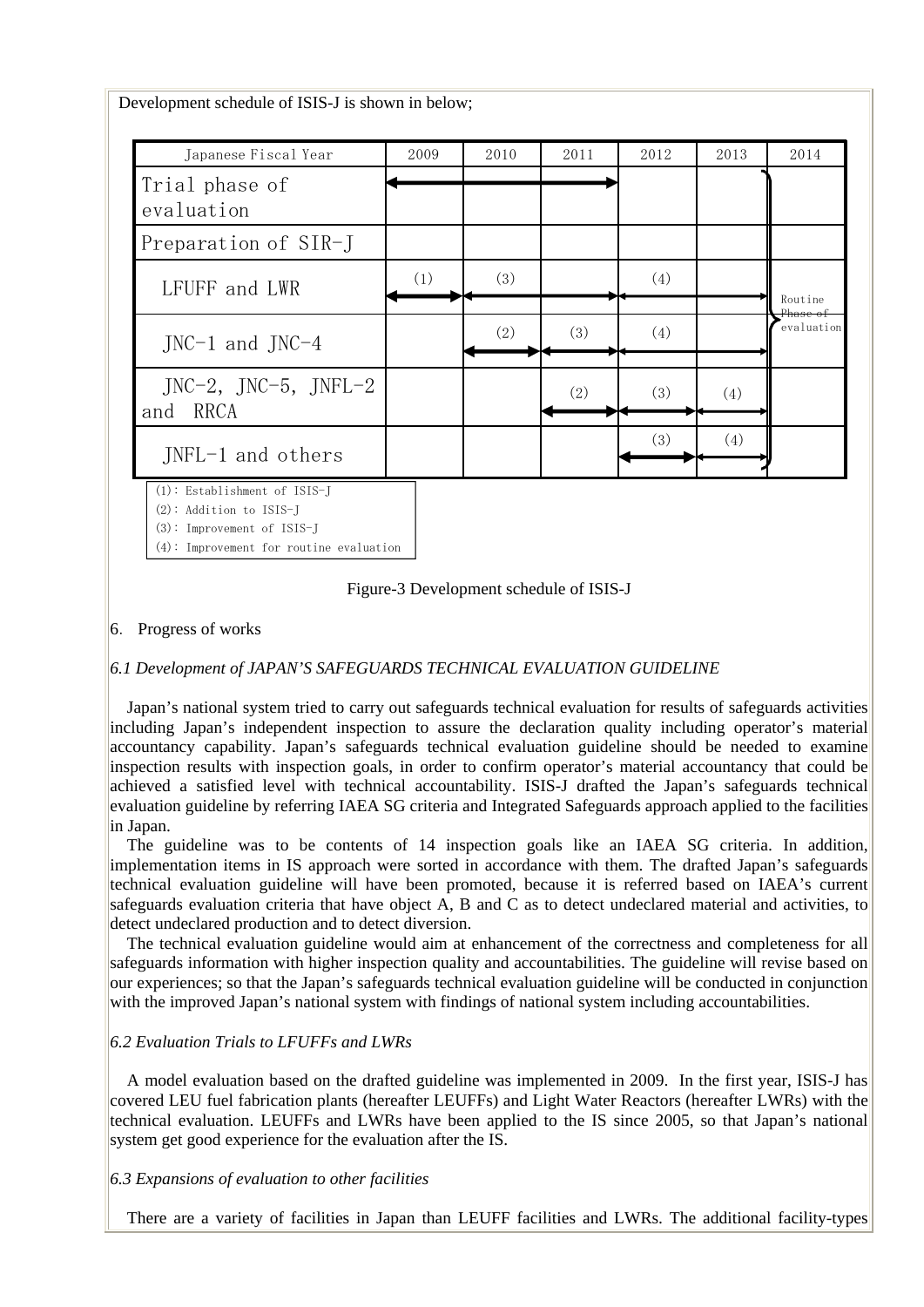$\rm (JNC\text{-}1site$  and JNC-4 site) will be added to evaluation scheme by the system. Especially, JNC-1 site approach is the big challenge for us. Some measures in the enhanced co-operation between IAEA and SSAC were already implemented under JNC-1 site approach, and it is good test case for the ISIS-J system to challenge an evaluation of complex facilities. It is necessary for us to identify the necessary information for the IAEA in order to qualify that Japanese findings are complete and correct.

MUFs and SRDs are important for evaluation of these facilities therefore Japan (NMCC) evaluates the data. Japan will identify reasons and will explain them to the IAEA, if necessary. This is an example of the accountability. The other example under JNC-1 site approach is the distractive analysis (DA) of the DA samples from Tokai Reprocessing Plant (TRP). Under JNC-1 site approach, Japan analyzes 100% DA samples taken from TRP and the IAEA analyzes 50% of them and uses the Japanese results of the other 50% after quality check (QC). The QC is as follows; 20% of the rest of DA samples, which are not analyzed by the IAEA, are analyzed by the IAEA. If the IAEA's results show that Japan's results of the same DA samples are good enough for using their evaluation, the IAEA uses the Japanese results for 50% DA samples, which are not analyzed by the IAEA.

For supporting the SSAC's DA results, additional activities, such as round robin analysis, are carried out but it is not clearly referred in the system or procedures. It is believed that this type of additional information is the important basis for the enhanced co-operation with SSAC of Japan.

#### 7.Future Aspects of works

ISIS-J is the 5-year plan and the system will include the other facility-specific IS approaches and the future State-level approach for Japan. Through the development of the ISIS-J system, the important qualitative information should be identified and the information necessary for the quality check of the technical function of SSAC should be also identified.

Our final targets of ISIS-J are to enhance the co-operation with the IAEA and to provide more correct and more complete findings to the IAEA. They will contribute to increase the effectiveness and the efficiency of the IAEA safeguards system.

Concepts of cooperation between the Japan's SSAC and the IAEA are shown in below. Based on the concepts, ISIS-J will be improved and progressed.



Figure-4 Future Aspects of ISIS-J

### 8. Summary

 Through the effective use of ISIS-J, fruitful cooperation between the SSACof Japan and the IAEA could be achieved. Summary of expectation through the ISIS-J is shown in below;